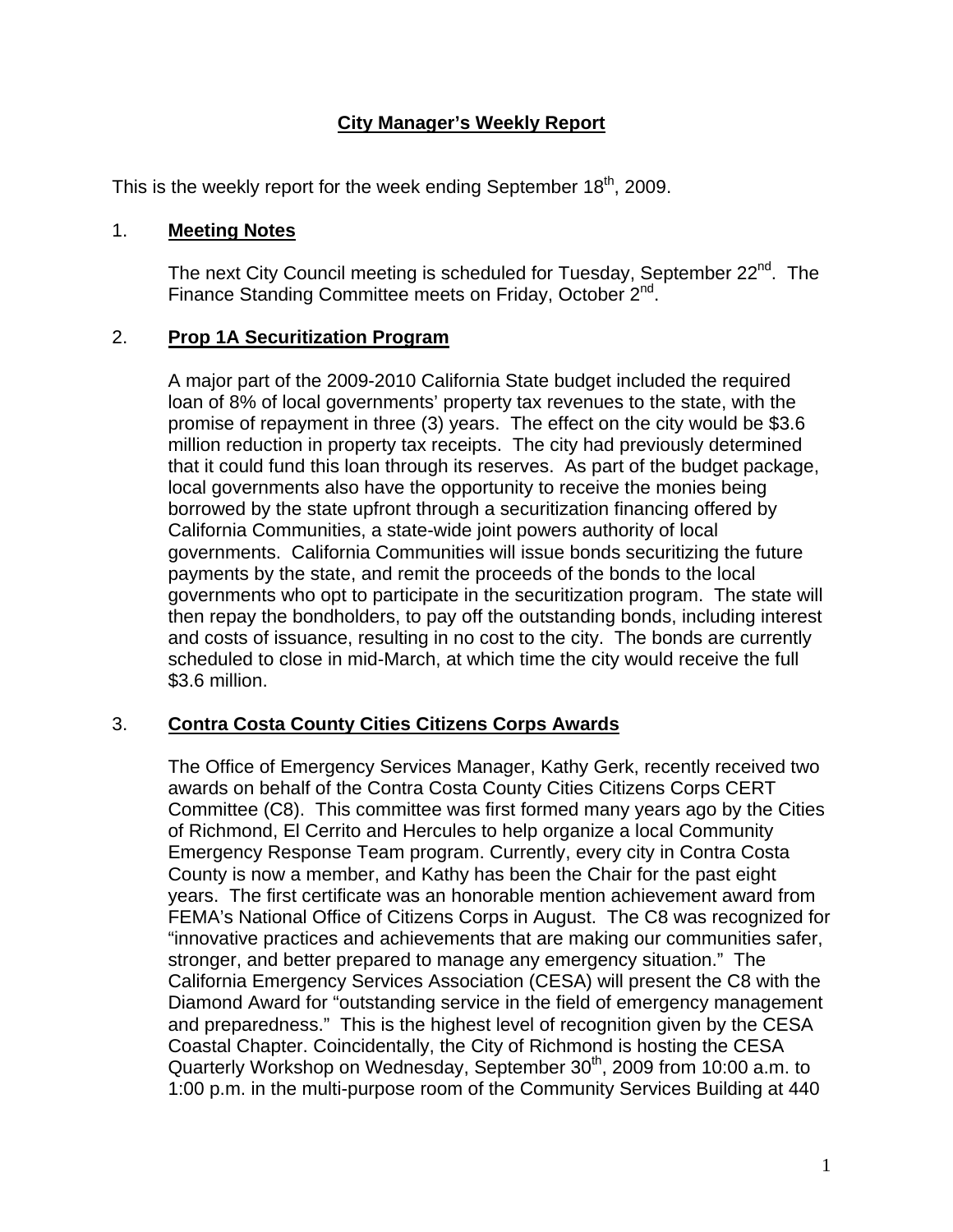Civic Center Plaza. Kathy Gerk, representing the C8, will officially accept the award during a lunch-time ceremony.

#### 4. **Office of Neighborhood Safety Highlights**

- The Office of Neighborhood Safety ("ONS") participated in the Contra Costa County Adult School Quarterly Awards Ceremony. In conjunction with the Contra Costa County Sheriff's Department and the Contra Costa County Office of Education, inmates incarcerated at the West County Detention Facility were celebrated for their accomplishments and successful completion in courses designed to improve their lives. The awards included a High School Diploma and/or a GED, certificates in Computer Applications, Web Design, Parenting, the Sheriff's Engraving Award, and an Outstanding Academic Achievement award. The ONS will continue to work with the County Sheriff's Department to improve public safety and health outcomes of the North Richmond Community.
- The ONS is working to establish a county-wide re-entry initiative in Contra Costa County. The ONS has secured funding and hired the Urban Strategies Council (Council) and Ijichi Perkins & Associates (IPA) to facilitate a planning and development process to staff and develop the planning initiative. The Council and IPA will provide the necessary technical assistance and support associated with creating a network that supports successful re-entry in Richmond and Contra Costa County.
- ONS staff made a presentation at the Contra Costa County Public Protection Committee meeting discussion on criminal justice re-entry issues impacting West Contra Costa County. The presentation provided information about the current status of jail and prison re-entry service coordination with the county, and how to achieve support from the county and its agencies for the development of a County-wide Re-entry Planning Initiative. The goal of this work would be to develop a comprehensive and coordinated response (strategic plan) to address the issues of imprisoned and jailed, youth and adult re-entry within the county. This initiative will develop a strong network to serve our communities and contribute to the success of individuals returning to Contra Costa County (please see attached flier).
- ONS staff facilitated a Professional Development Seminar on Community Violence at the John Muir Medical Center's Walnut Creek Campus. "Selected Topics in Trauma 2009" was the theme of this year's John Muir Professional Development Education Seminar series.

### 5. **Recreation Highlights**

High School Twilight League: The Recreation Department began the 3<sup>rd</sup> year of its High School Basketball League. Games will be played on Tuesday and Thursday evenings from 6:00 p.m. to 9:00 p.m. at the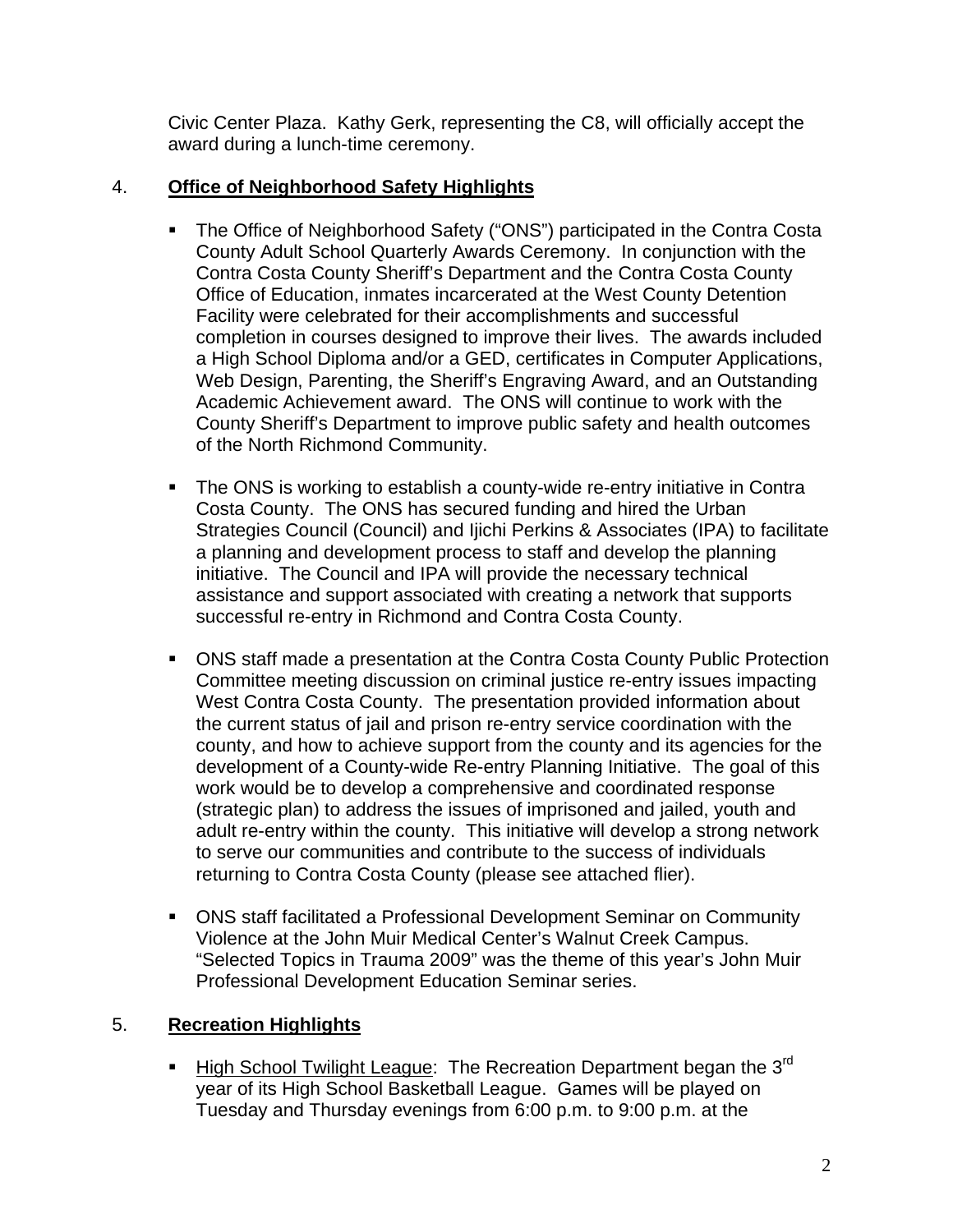- Commission on Aging: The Recreation Department's Richmond Commission on Aging will host an educational excursion to the Monterey Bay Aquarium in Monterey, CA on Wednesday, September 23<sup>rd</sup>, 2009 from 9:00 a.m. to 4:30 p.m. Currently, 32 community members have registered to participate. Admission to the Aquarium and transportation will be provided for a fee of \$30.
- Youth Futsal Indoor Soccer League: The Recreation Department kicked off its  $3^{rd}$  year of Richmond Youth Futsal on Sunday, September 13<sup>th</sup>, 2009. Each year, the league has added 6 or more teams, which makes the Richmond Recreation Department the fastest growing league in the state. This fall season, there is an 8-year-old division, a 10-year-old division, a 12 year-old division, a 14-year-old division and a girls division. Games are played on Sunday afternoons from noon to 7:00 p.m. and Monday evenings from 6:00 p.m. to 9:00 p.m. at the Richmond Recreation Complex. Teams represented the City of Richmond, West Contra Costa Unified School District, El Sobrante Christian, Berkeley Mavericks and the Boys Club of San Pablo. Last year, the Richmond Recreation League hosted the California State Championships. This year, the National Championship will be held in Los Angeles and the Richmond Tournament will be a qualifying tournament.

#### 6. **Public Works**

Public Works completed the resurfacing of Roosevelt Avenue from Portola Avenue to 21<sup>st</sup> Street. Next week, Public Works will resurface Mesa Way from Clinton Avenue to 36<sup>th</sup> Street, and 32<sup>nd</sup> Street from Rheem to McBryde Avenues.

The Parks and Landscaping Division completed the landscaping at the Art Center courtyard with four (4) new benches as well as new flatwork and plantings. Additional plantings are planned to go in soon in adjacent outside areas.

#### 7. **City Hosts Municipal Information Systems Association of California**

On September 11<sup>th</sup>, the City of Richmond hosted the Municipal Information Systems Association of California (MISAC) meeting presenting the City's New Data Center, Civic Center Renovation, CCTV and Shots Spotter status updates. Deputy Chief Ed Medina, Steve Duran, Kinshasa Curl, KCRT, and IT staff contributed to the success of this meeting.

Cities that attended were: City of Fairfield; Town of Danville; City of Healdsburg; City of Brentwood; City of Campbell; City of Rohnert Park; City of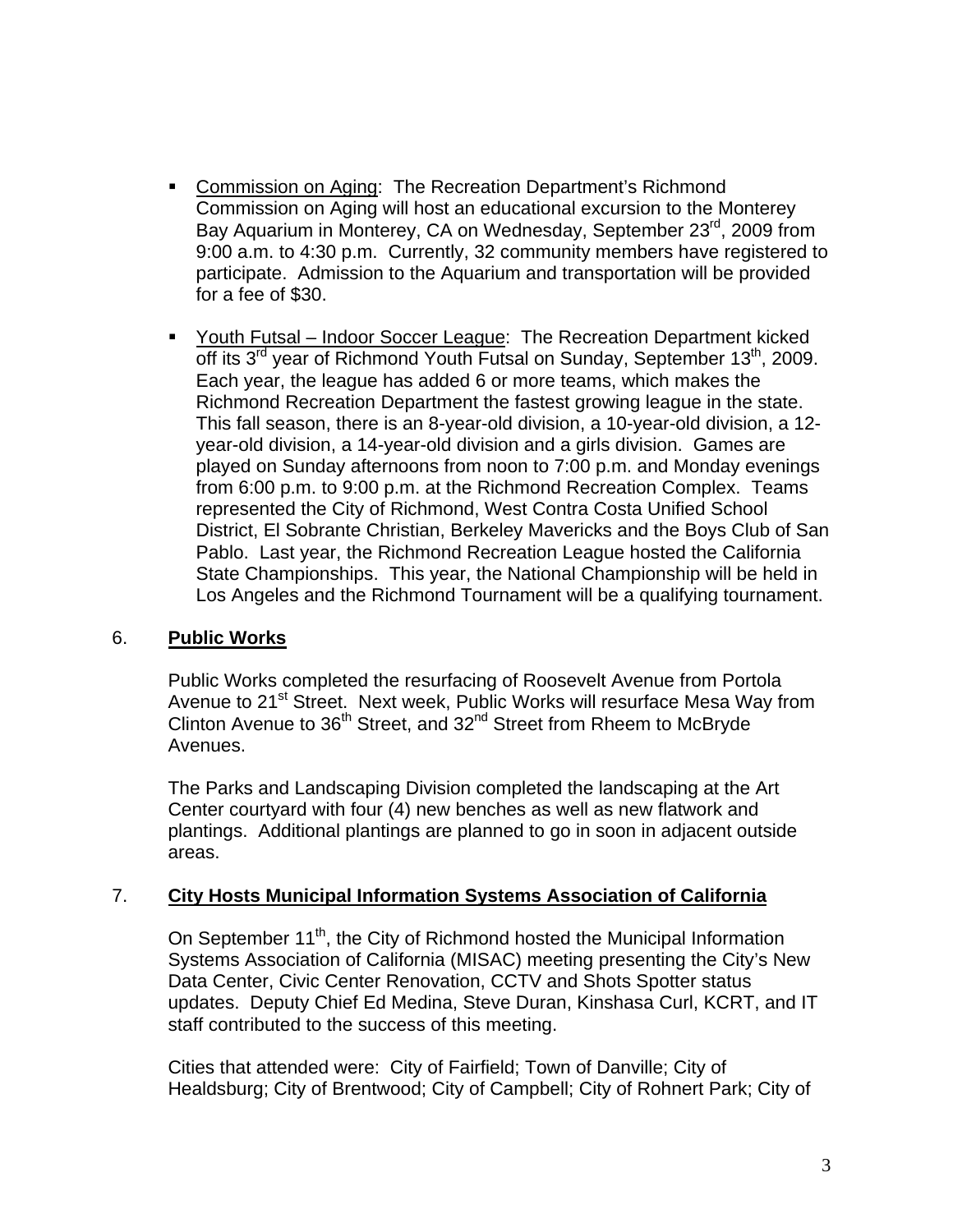Fremont; City of Dublin; City of Vacaville; City of San Pablo; City of Livermore; City of Petaluma; and the San Ramon Sewer District.

All of the twenty plus IT Managers and Chief Information Officers in attendance expressed their appreciation of the technical work the city has implemented. Many of these attendees requested a return visit with their teams to share our best practice approach to building a new campus network. The City of Richmond was recognized for its innovative approaches.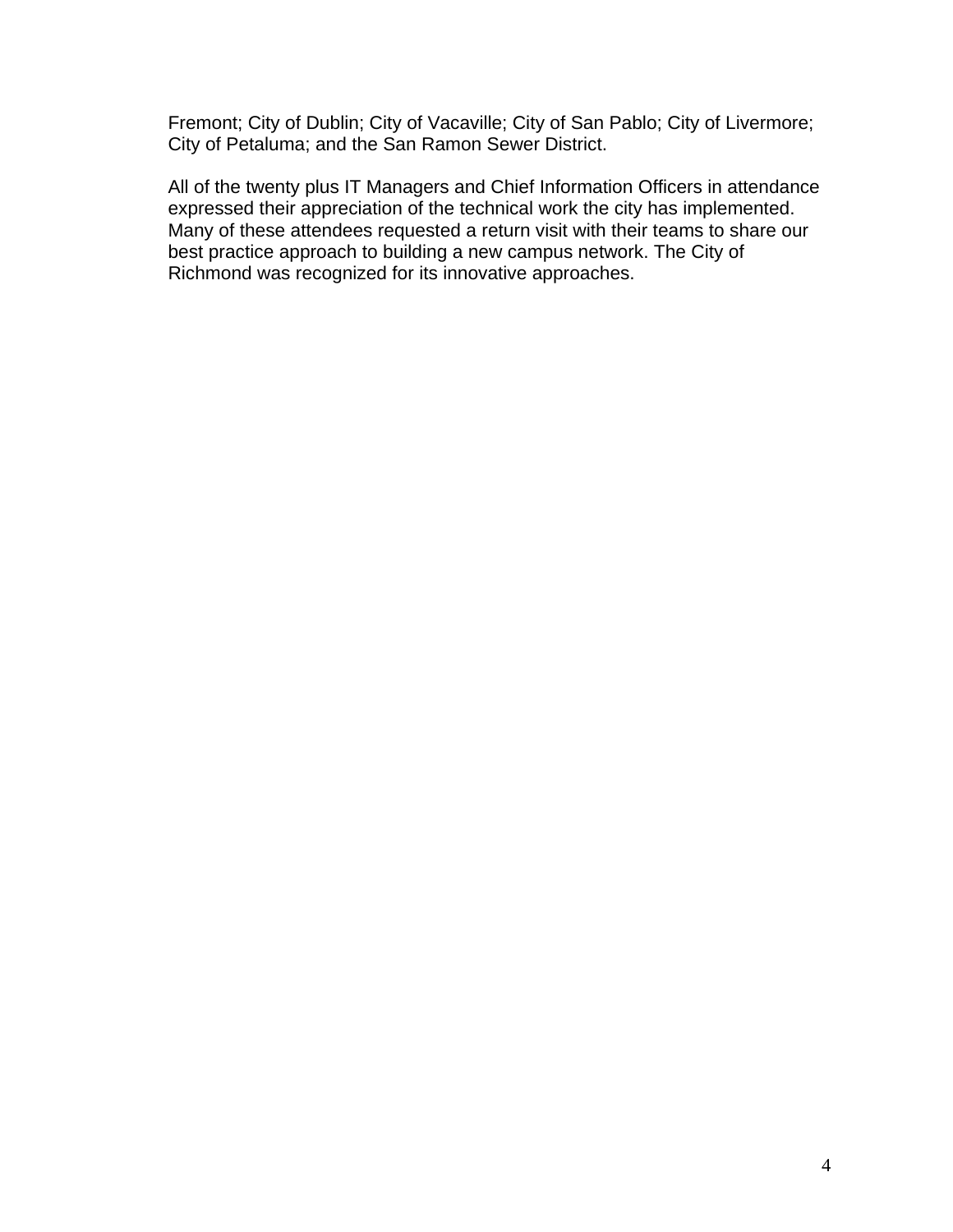# Contra Costa County Reentry Planning Initiative

# Kick-Off Event

When: Wednesday, September 30th 1:00 3:00 PM (meeting will start promptly) When: Wednesday, September 30th 1:00 3:00 PM (meeting will start promptly)

Where: Fireside Room, Contra Costa College, 2600 Mission Bell Dr. San Pablo, CA Where: Fireside Room, Contra Costa College, 2600 Mission Bell Dr. San Pablo, CA

Who: Representatives from city & county agencies/departments, and Who: Representatives from city & county agencies/departments, and community-

based organizations that focus on reentry or regularly work with formerly incarcerated people

## What is the Reentry Planning Initiative?

The City of Richmond's Office of Neighborhood Safety (ONS), Supervisor Gioia and Supervisor Glover are working with others across Contra Costa County to establish a countywide reentry network to improve services and outcomes for the formerly incarcerated and, thereby, increase public safety .

The Richmond Office of Neighborhood Safety has assisted Urban Strategies Council and Ijichi Perkins & Associates, consultants for the Alameda County Reentry Network (www.acreentry.org), to obtain foundation funding to facilitate a planning and development process for the Contra Costa County effort. The planning process will consider models from Alameda, San Francisco and San Diego Counties in determining the best structure for Contra Costa County.

### The first step in the planning process will be a kick-off event to:

- Introduce the Contra Costa Reentry Planning Initiative to all relevant stakeholders .
- Solicit feedback and input on the proposed Reentry Planning Initiative from stakeholders.
- Identify the ways in which people can get involved in the Reentry Planning Initiative.

# Space is limited so **please RSVP**@ www.cocoreentry.org

For Questions, Concerns, or to let us know who else to invite, please contact Bill Heiser: billh@urbanstrategies.org / (510) 893-1375